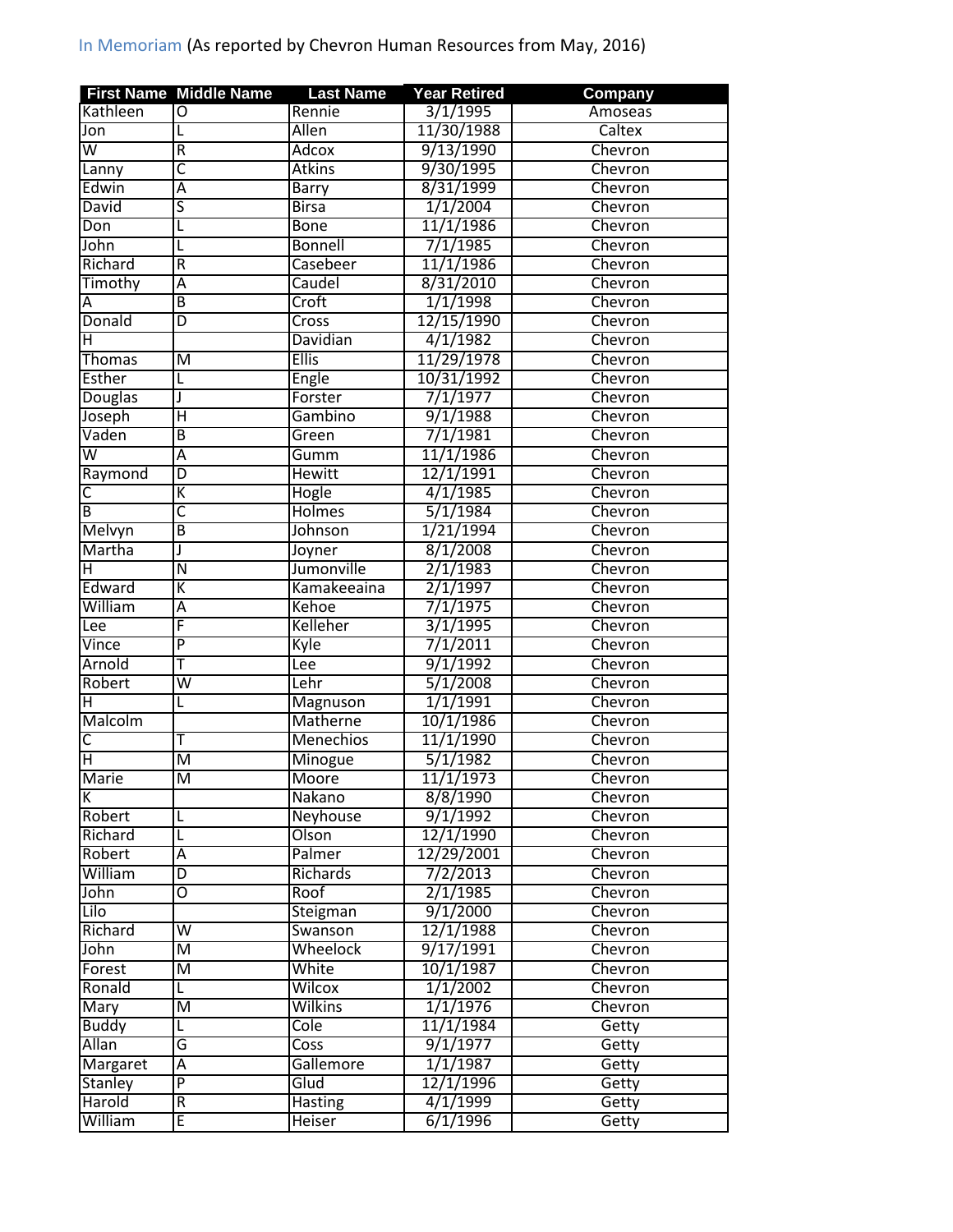| Robert            | W                       | <b>Hicks</b>               | 1/1/1992  | Getty         |
|-------------------|-------------------------|----------------------------|-----------|---------------|
| Dan               | Η                       | Lavelett                   | 12/1/1989 | Getty         |
| Marion            | $\overline{\mathsf{W}}$ | Pierce                     | 4/1/1993  | Getty         |
| John              | C                       | Sample                     | 9/1/1984  | Getty         |
| Roger             | L                       | <b>Scheck</b>              | 1/1/2014  | Getty         |
| Gwendolyn         | $\overline{\mathsf{S}}$ | <b>Tippit</b>              | 5/1/1999  | Getty         |
| Leroy             | L                       | Unterseher                 | 4/1/1998  | Getty         |
| Nancy             | $\overline{B}$          | Wheat                      | 1/1/1994  | Getty         |
| <b>Bobby</b>      | Ñ                       | <b>Barnes</b>              | 4/1/1986  | Gulf          |
| Matthew           | Ā                       | <b>Biss</b>                | 11/2/1982 | Gulf          |
| Frank             | J                       | <b>Brewer</b>              | 10/1/1986 | Gulf          |
| Jerry             | $\overline{\mathsf{M}}$ | Collis                     | 9/1/1996  | Gulf          |
| Jack              | S                       | Compton                    | 12/1/1978 | Gulf          |
| Benny             | $\overline{\mathsf{R}}$ | Daugherty                  | 12/1/1999 | Gulf          |
| Roderick          | L                       | Downie                     | 8/2/1992  | Gulf          |
| Jack              | $\overline{\mathsf{M}}$ | Gibbs                      | 6/1/1985  | Gulf          |
| Warren            | $\overline{\mathsf{w}}$ | Hall                       | 5/1/1983  | Gulf          |
| O                 | $\overline{\mathsf{v}}$ | <b>Hightower</b>           | 8/16/1997 | Gulf          |
| Willard           | $\overline{\mathsf{w}}$ | Litchult                   | 9/1/1982  | Gulf          |
| Robert            | F                       | Mansfield                  | 5/1/1985  | Gulf          |
| Albert            | Ē                       | <b>Mulkey</b>              | 2/13/1982 | Gulf          |
| Paul              | $\overline{\mathsf{v}}$ | Novotny                    | 5/1/1987  | Gulf          |
| <b>Thomas</b>     | Ē                       | <b>Ruf</b>                 | 1/1/2001  | Gulf          |
| Edgar             | J                       | Schlabach                  | 2/1/1983  | Gulf          |
| Andrew            |                         | Smiesko                    | 5/1/1985  | Gulf          |
| <b>Elsie</b>      |                         | Smith                      | 10/1/1986 | Gulf          |
| <b>Herbert</b>    | M                       |                            | 9/6/1995  | Gulf          |
|                   | Ē                       | <b>Stevens</b><br>Suminski | 4/3/2013  | Gulf          |
| Jeanne<br>William | $\overline{\mathsf{V}}$ | Whitaker                   | 1/1/1983  | Gulf          |
| William           | D                       | White                      |           | Gulf          |
| Willie            | $\overline{D}$          | Wilson                     | 3/1/1999  | Gulf          |
|                   |                         |                            | 2/4/1989  |               |
| James             | M<br>E                  | <b>Babin</b>               | 1/1/1989  | <b>Texaco</b> |
| Daisy             |                         | Bankston-Sherif            | 1/1/1999  | <b>Texaco</b> |
| Hartley           | J                       | Bergeron                   | 1/1/2002  | Texaco        |
| John              | $\overline{Cl}$ ay      | Bergeron                   | 2/16/2007 | Texaco        |
| Lloyd             | G.                      | <b>Byfield</b>             | 12/1/1991 | Texaco        |
| William           | $\overline{\mathsf{H}}$ | Chambers                   | 12/1/1983 | Texaco        |
| Hazel             | $\overline{\mathsf{M}}$ | Choppin                    | 1/1/1986  | Texaco        |
| C                 | Roy                     | Christensen                | 2/1/1998  | Texaco        |
| Don               | $\overline{\mathsf{M}}$ | Denzlinger                 | 10/1/1985 | Texaco        |
| Fay               | К                       | <b>Dillard</b>             | 4/1/1987  | Texaco        |
| William           | $\overline{\mathsf{c}}$ | <b>Dushinske</b>           | 1/1/1986  | Texaco        |
| Alton             | E                       | Gard                       | 5/1/1983  | Texaco        |
| Horace            | $\overline{\mathsf{P}}$ | Garrison                   | 5/1/1991  | Texaco        |
| Joseph            |                         | Jambon                     | 5/1/1986  | Texaco        |
| Everett           | M                       | <b>Jennings</b>            | 11/1/1996 | Texaco        |
| James             | Allen                   | Kennedy                    | 1/1/1999  | Texaco        |
| Lawrence          | $\overline{\mathsf{W}}$ | Linder                     | 1/1/2002  | Texaco        |
| Donald            | E                       | Linn                       | 1/1/1994  | Texaco        |
| Patrick           |                         | <b>McCormick</b>           | 9/1/1991  | Texaco        |
| Charles           | D                       | McCulloch                  | 10/1/1983 | Texaco        |
| Carlos            | R                       | Mendez                     | 2/1/1995  | Texaco        |
| Kenneth           | $\overline{\mathsf{C}}$ | Mitchell                   | 9/1/1982  | Texaco        |
| Martin            | E                       | Norbom                     | 7/1/1986  | Texaco        |
| Olga              |                         | Patrick                    | 5/1/1979  | Texaco        |